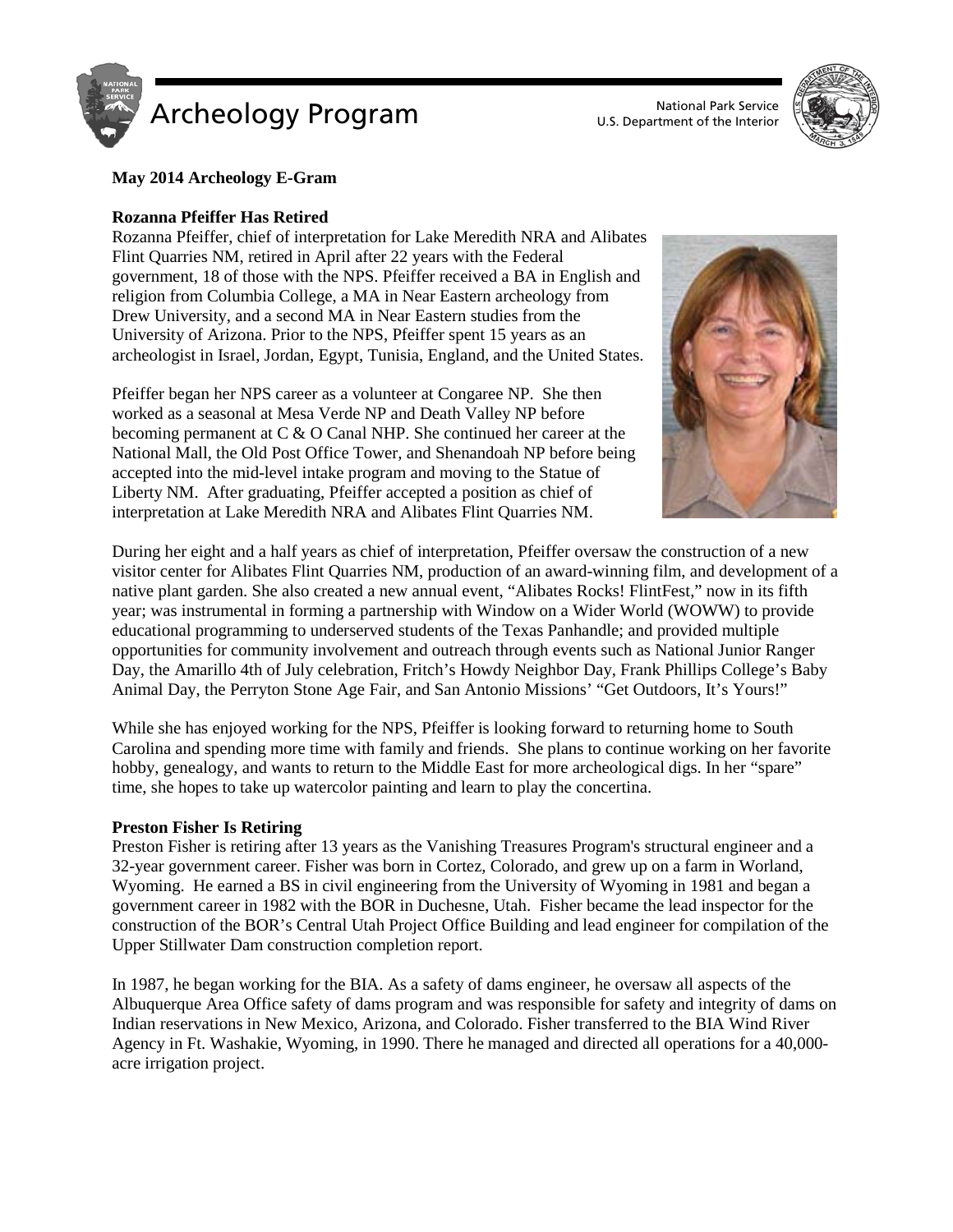

From 1992 to 1998, Fisher worked for BOR in Saipan as a civil engineer/technical advisor for the water division of the Commonwealth Utilities Corporation. In1998, he worked for the BIA Southern Ute Indian Reservation in Ignacio, Colorado as an irrigation project manager/roads engineer. He managed the Southern Ute Indian irrigation project and oversaw maintenance and construction of BIA roads within the reservation.

In 2001, Fisher joined the NPS as the Vanishing Treasures Program structural engineer. The program focuses on preserving earthen and stone masonry architecture. He evaluated structural integrity, monitored areas of potential movement, and recommended stabilization and preservation measures for historic and prehistoric resources in 46 NPS units in the NPS Intermountain and Pacific West Regions. His enthusiasm and care for the resources will be greatly missed.

*By Betty Lieurance*

# **Duane Hubbard Named Superintendent of Tonto National Monument**

Duane Hubbard, a 14-year Federal employee, has been named superintendent of Tonto NM in Central Arizona. He assumed his new duties on May 18, 2014. Hubbard was formerly an archeologist and cultural resource specialist for the Southern Arizona Office in Phoenix, a position he has held since 2010.

Hubbard left the Northern Arizona University Anthropology Department as a research specialist and joined the Federal government in 2000 as a park archeologist and chief of cultural resources at Salinas Pueblo Missions NM in Mountainair, New Mexico. From 2003 to 2010, he worked for Tonto NM as an exhibit specialist, park archeologist, and chief of resources.

Hubbard graduated from Northern Arizona University with a BA in geography in 1994 and a MA in anthropology in 2000. He also served as a board member on the Arizona Archaeological Council; Arizona's representative on the Intermountain Region's Resource Stewardship Advisory Team; regional cultural resources representative on the National Cultural Resources Advisory Group; and has worked closely with the Arizona SHPO on the Arizona Governors Archaeology Advisory Commission.

## **Archeologist Pei-Lin Yu Leaving NPS**

Pei-Lin Yu, Rocky Mountains CESU Cultural Specialist, will be departing NPS on June 28, 2014, to take up a tenure-track faculty position at Boise State University in Boise, Idaho. Research plans include high-elevation archeology and landscape scale traditional ecological knowledge synthesis in the Northern Rockies; and investigations in the Upper Paleolithic to early agricultural transitions, and ethnoarcheology with indigenous communities in eastern Taiwan. Yu can be reached through the Boise State University Anthropology Department and looks forward to future collaborations with NPS friends and colleagues as a researcher.

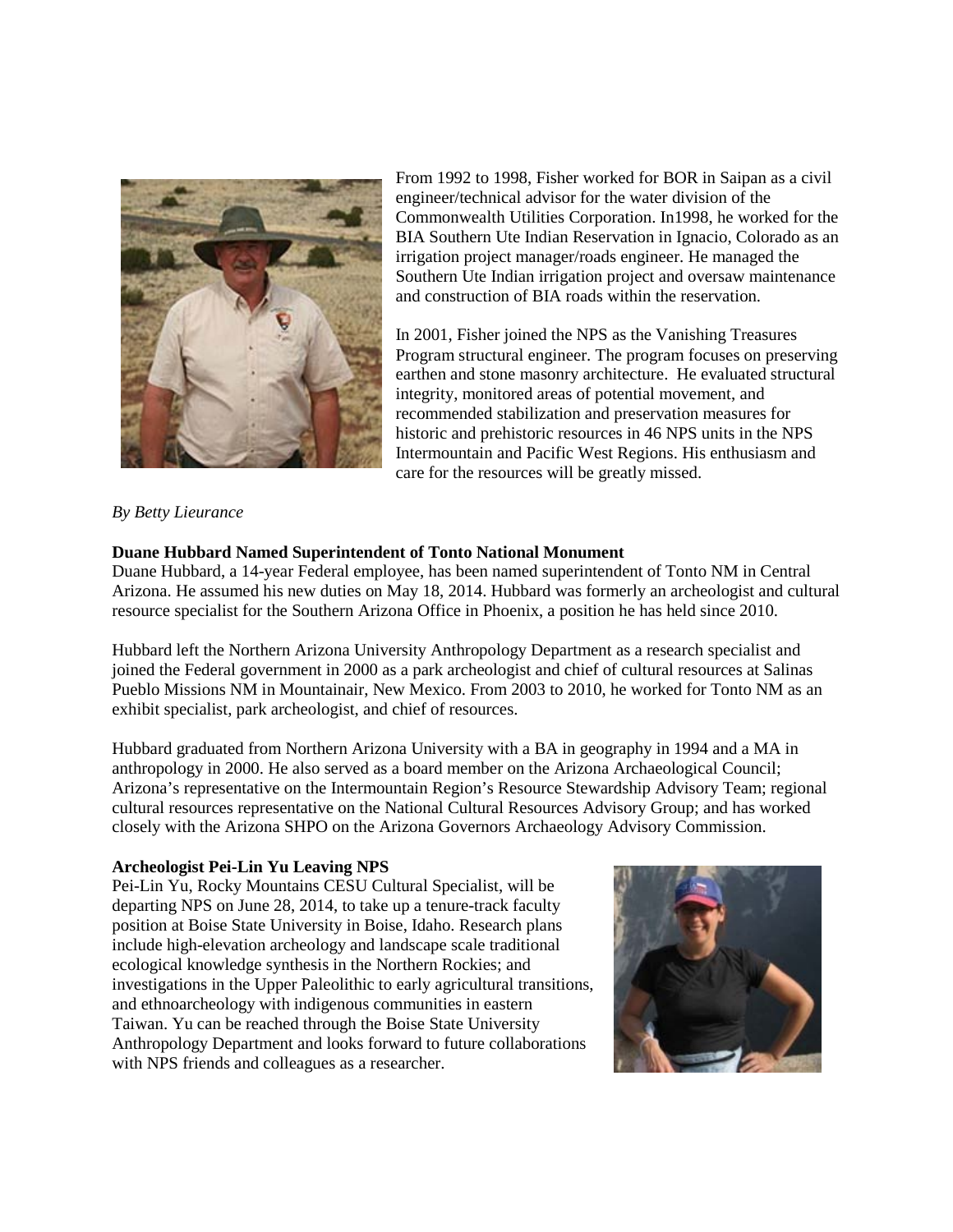#### **NPS Archeologist Rex Wilson Passes at 87**

Rex Wilson, a U.S. Navy veteran and NPS archeologist, passed away on April 7, 2014. Wilson attended graduate school in anthropology at the University of Oklahoma and graduated in 1957. He joined the NPS as an archeologist which took him to positions in Georgia, New Mexico, Wyoming, Virginia, and Arizona before moving to Washington, D.C., where he served as Departmental Consulting Archeologist.

From 1973 to 1974, he completed Ph.D course work in archeology at the University of Oklahoma and returned to Washington, D.C. to serve as Chief of the Interagency Archaeological Services Division. He later went on to serve as Senior Archeologist for the National Trust for Historic Preservation and Chief Archeologist for the Office of Surface Mining.

During his career, Rex produced numerous professional publications, the most notable being "Bottles of the Western Frontier" (University of Arizona Press, 1981), which is considered the definitive resource in this subject.

# **Battle Bicentennial Draws Thousands to Horseshoe Bend National Military Park**

At approximately 10:00 a.m. on March 27, 1814, a cannonade began in the horseshoe-shaped peninsula of the Tallapoosa River in presentday Alabama. The subsequent battle among U.S. forces, their allied Creek National Council and Cherokee forces, and their opposition, the Red Stick Creeks, would greatly expand the boundaries of the U.S. Two hundred years later, at almost the same time that the cannonade began, staff and visitors gathered at Horseshoe Bend NMP to commemorate the Battle of Horseshoe Bend with three days of reflection and education. The park hosted a delegation of 300 elders, officials, ceremonial leaders, and citizens of the Muscogee (Creek) Nation of Oklahoma. According to the tribal government, this was the largest organized gathering of the Muscogee (Creek) Nation in Alabama since removal in the 1830s.

The event included a reading of a proclamation in commemoration of the bicentennial by Cheryl Cunningham, for Representative Mike Rogers; and speeches by Lieutenant Colonel Larry Norred, a decorated veteran of the Alabama National Guard, and Dr. Kathryn H. Braund, Hollifield Professor of Southern History, former Friends Group president.



Cherokee Hunting Camp from the 192<sup>nd</sup> anniversary of the Battle of Horseshoe Bend.

Events included a ceremonial stomp dance, the first since 1814 at the site of the Tohopeka Creek village. The final event of the day was the lighting of 850 luminaries, representing the lives lost at the Battle of Horseshoe Bend. Following the bicentennial commemoration, visitors enjoyed a weekend of cannon demonstrations and interpretive programs on Creek and frontier culture. The Tennessee War of 1812 Bicentennial Commission and the Tennessee Division of the U.S. Daughters of 1812 held a service at the grave of Major Lemuel Montgomery of Tennessee and the 39th U.S. Infantry.

Over 7,000 visitors attended the events at the park and at Auburn University.

NPS staff from Kennesaw Mountain NBP, Canaveral NS, Jean Lafitte NHP&P, Tuskegee Institute NHS, Tuskegee Airman NHS, Selma to Montgomery NHT, Little River Canyon NP, the NPS Northeast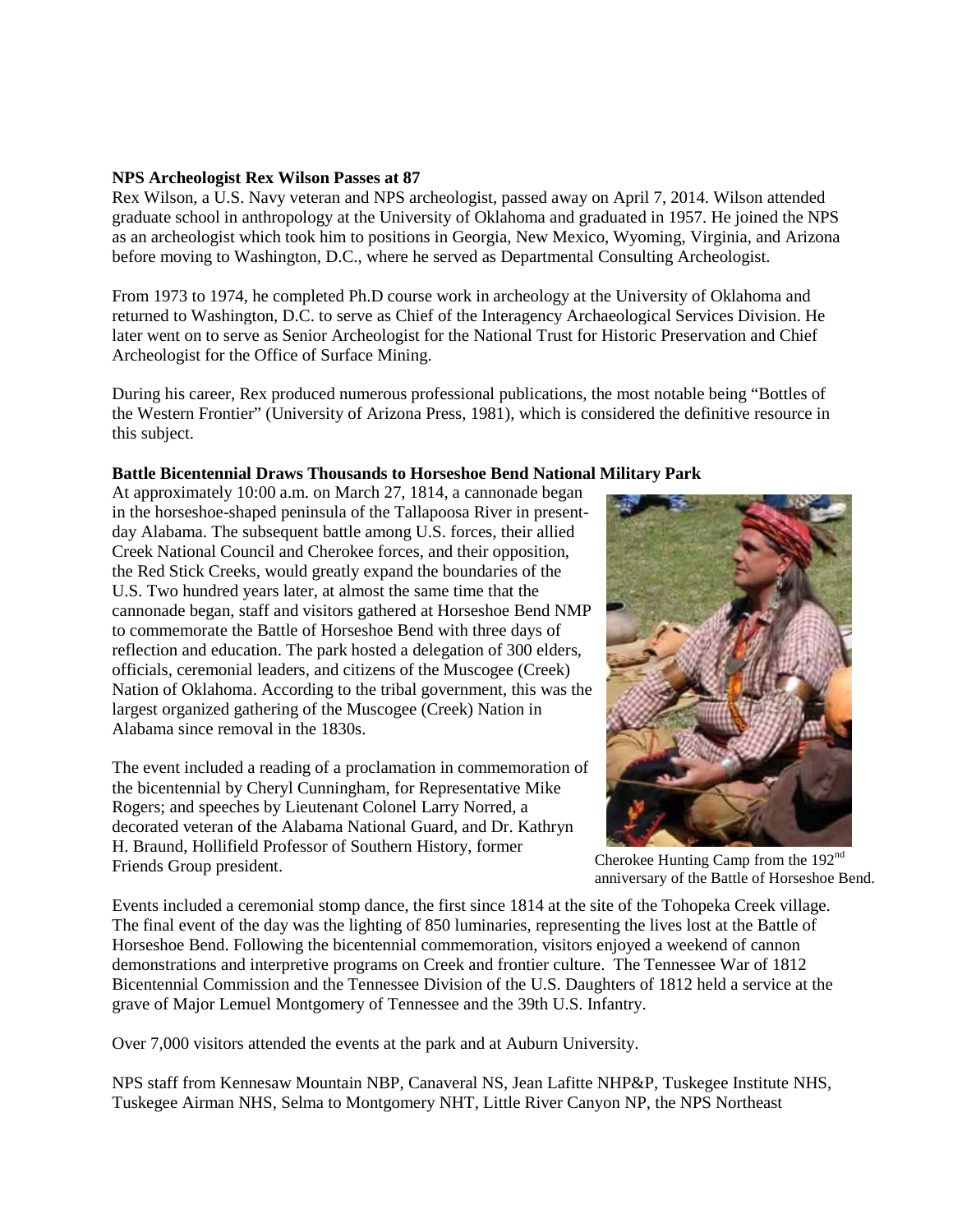Regional Office, and the National War of 1812 Bicentennial program assisted with the event. Partners included the Muscogee (Creek) Nation, Friends of Horseshoe Bend NMP, Inc., and Eastern National. Troy Mueller, chief ranger at Little River Canyon National Preserve, was incident commander.

For more information about Horseshoe Bend NMP, go to: [http://www.nps.gov/hobe/index.htm.](http://www.nps.gov/hobe/index.htm)

#### **Hopi Tribesmen Intervene to Shore Up Hovenweep National Monument Ruins**



Norman Albert adds mud to stabilize the stones at the Cajon Canyon site.

A direct descendant of the original inhabitants at Hovenweep, foreman Hershel Talashoma said his grandfather introduced him to the techniques of traditional Hopi stonework. Since 2009, he and fellow tribesmen Eloy Wytewa and Norman Albert, have worked to stabilize ancient ruins at Hovenweep NM utilizing historic methods and local resources.

The tribesmen are working at the Hovenweep NM's Cajon Canyon site in southeast Utah, located nine miles from the visitor's center and completely surrounded by the Navajo reservation. All the canyon head ruins at Hovenweep NM date to the 1270s.

With balls of red clay in hand, Wytewa and Albert squeeze dabs of mortar in between the Dakota sandstone bricks at Cajon. They use Marshalltown tuck pointers to push the mortar deep into the cracks before smoothing the joints. Small "chinking" stones are used sparingly.

Preservation efforts at Hovenweep NM were first made in the 1940s and, starting in the 1960s, crews used concrete to stabilize structures. NPS switched to native soils mixed with an acrylic polymer as mortar starting in the 1970s, which is a longer-lasting and more durable material.

Involved with the project is NPS archeologist Noreen Fritz. Fritz has worked in the Four Corners since 1990, and she was introduced to site preservation efforts as part of a post-fire archeological project at Mesa Verde NP in 1997. She's also done similar repair work at Natural Bridges NM, Canyonlands NP and Arches NP.

The latest round of restoration efforts at Hovenweep NM were launched when Fritz secured funding through the American Reinvestment and Recovery Act, but guest user fees fund today's repairs. Renovation was needed to protect structures that were in immediate and imminent danger from natural erosive factors and cumulative pressures of visitation.

A Ute word meaning "Deserted Valley," Hovenweep was discovered by an expedition of Mormon colonists in 1854. Built directly atop bedrock and situated around the head of a small canyon at 5,200 feet above sea level, the remaining intact structures at Cajon are two- and three-stories high, indicating a large habitation site. White painted pictographs are located below the canyon rim. Hovenweep NM structures represent the best preserved, protected, most visibly striking and accessible examples of 13th Century pueblo architecture and community locations in the San Juan River basin.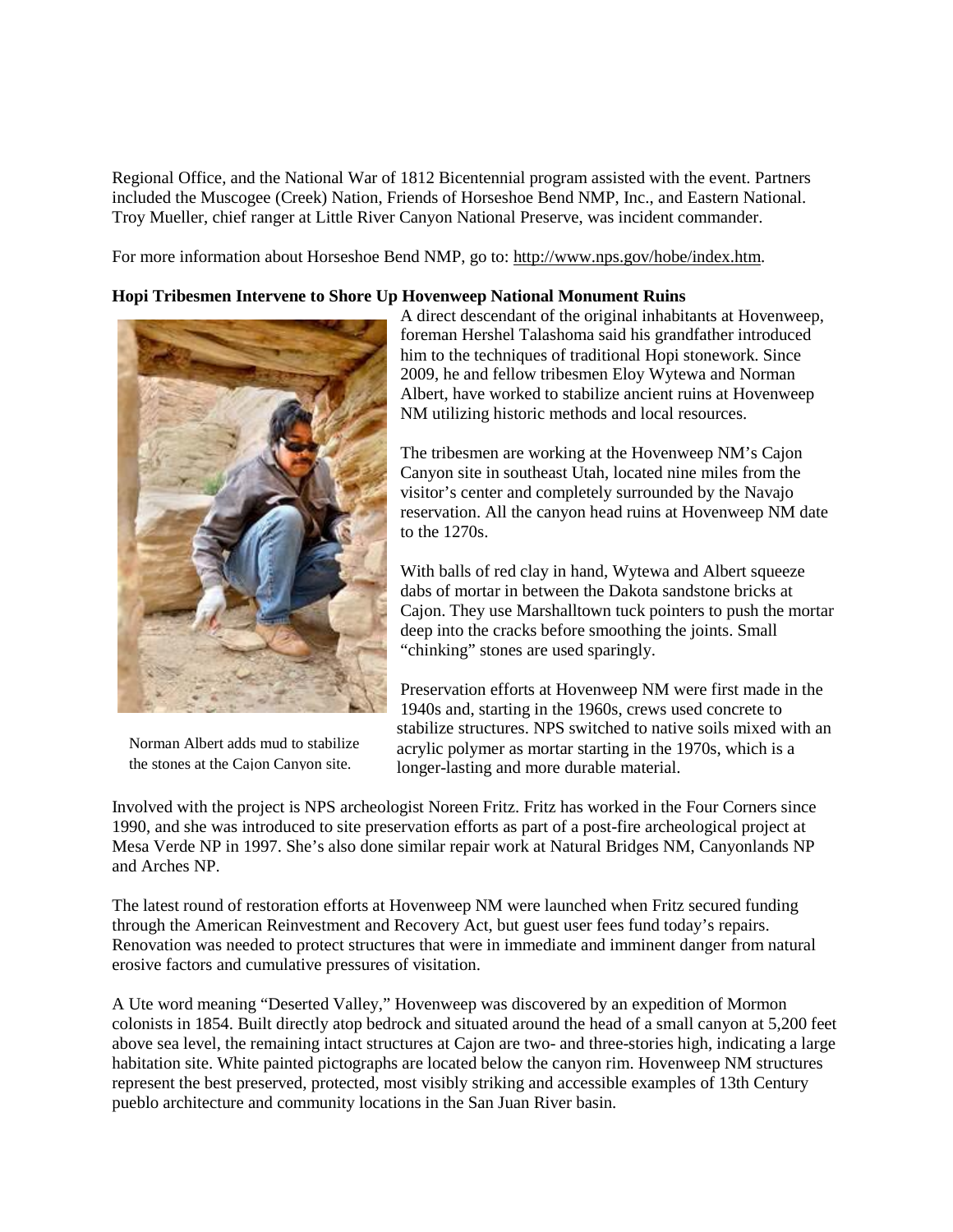For more information on Hovenweep NM, go to:<http://www.nps.gov/hove/index.htm>

### **Students Gather to Outline Earthwork at Hopewell Culture National Historical Park**

On April 17, 2014, Seip Earthworks came alive with the help of the staff, students, and families of Paint Valley Local Schools; visitors from Greenfield McClain High School; and the staff at Hopewell Culture NHP. The Living Earthwork, a project led by Paint Valley High School science teacher Cathy Daugherty and her Science Club students, was a resounding success, with over 1,200 students outlining this great geometric earthwork. The earthworks were built by the Hopewell Culture, which thrived in this area from 100 BC to 400 AD. Participants outlined the original 2.3 miles of the site's earthen wall.

Seip Earthworks is one of many large geometric enclosures in Hopewell Culture NHP. Paint Valley Local Schools created a unique opportunity to celebrate and explore the Hopewell Culture of Southern Ohio. The schools are located next to this nationally protected historical site.

Hopewell Culture NHP and National Park Foundation Park Stewards has a 20 year long partnership with Cathy Daugherty at Paint Valley Schools, that have provided numerous stewardship opportunities for staff and students.

The Living Earthworks project was coordinated by NPS rangers Melinda Repko and Susan Knisley, with technical assistance from Dr. Bret Ruby and Drew Long.

For more information on Hopewell Culture NHP, go to:<http://www.nps.gov/hocu/index.htm>



Students gather to outline earthworks at Hopewell Culture NHP

**Archeologists Unearth Remnants of Early Days at Booker T. Washington National Monument** The Burroughs tobacco farm — now Booker T. Washington NM in Virginia, honors the legacy of a notable African American educator and leader who lived in the late 1800s and early 1900s. Archeologists, including two NPS archeologists and two historical landscape architects from NPS's Olmsted Center for Landscape Preservation, have recently been excavating at the farm, in hopes of offering visitors a deeper glimpse into Booker T. Washington's early life.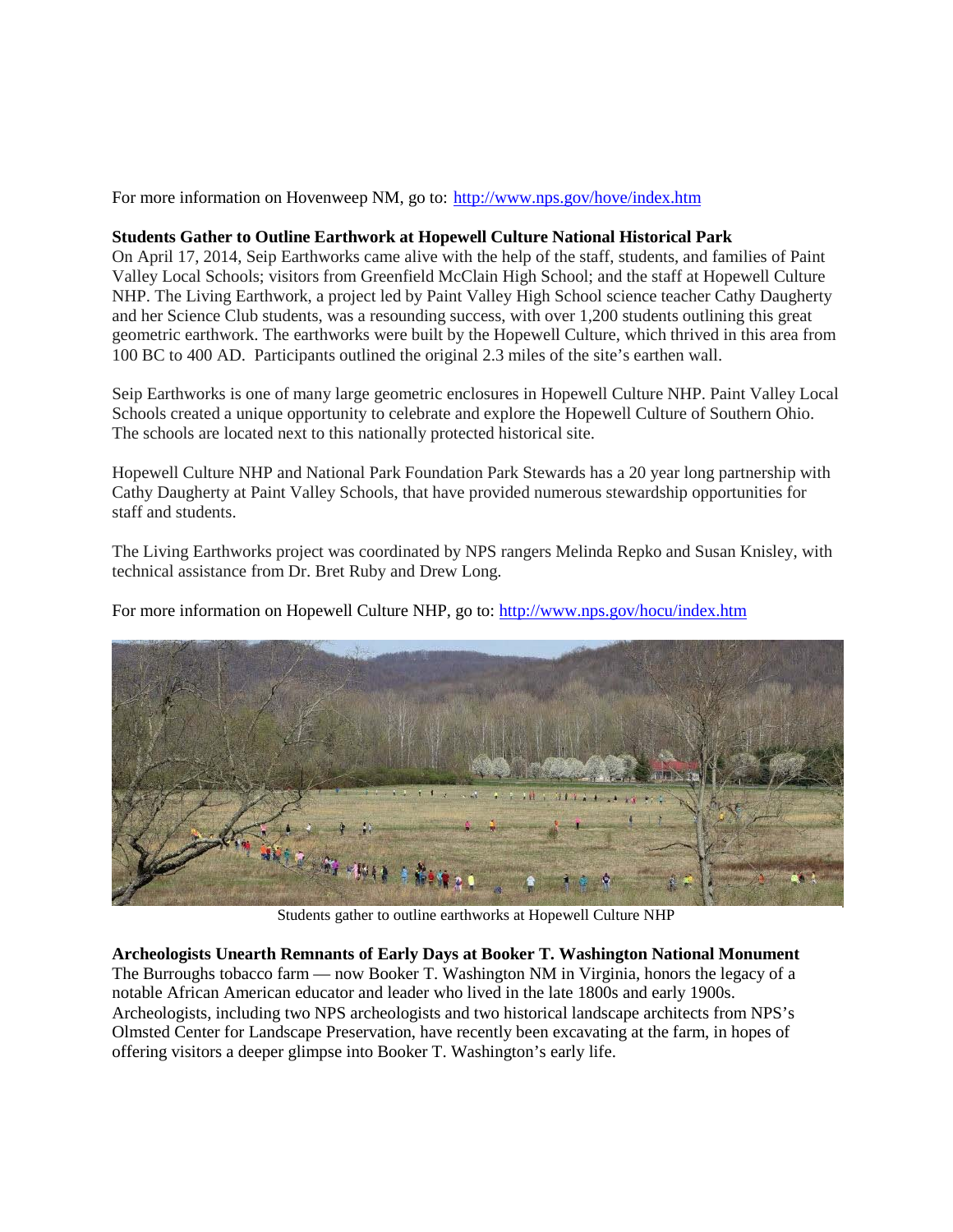Washington, then nine years old, left the plantation with his mother at the end of the Civil War for West Virginia. Later, he attended Hampton University in Virginia and became the first leader of the renowned Tuskegee Institute in Alabama.

The Burroughs home burned down, but is marked with a fenced-in area. Through the work of the archeologists and historical landscape architects, park officials hope to create a more realistic picture of the space circa 1865.

Read more: [http://www.newsadvance.com/news/local/historians-unearth-remnants-of-booker-t](http://www.newsadvance.com/news/local/historians-unearth-remnants-of-booker-t-washington-s-early-days/article_a1692d26-ccf4-11e3-b52f-0017a43b2370.html)[washington-s-early-days/article\\_a1692d26-ccf4-11e3-b52f-0017a43b2370.html](http://www.newsadvance.com/news/local/historians-unearth-remnants-of-booker-t-washington-s-early-days/article_a1692d26-ccf4-11e3-b52f-0017a43b2370.html)

To learn more about Booker T. Washington NM, go to:<http://www.nps.gov/bowa/index.htm>



Historical Landscape Architect Alexandra von Bieberstein (right) and Archeologist Liza Rupp (left) at the archeological dig at Booker T. Washington NM.

**Poverty Point National Monument's World Heritage Site Status in Doubt** The UNESCO World Heritage Committee, drawing representatives from 21 countries, will meet June 15 – June 25 in Doha, Qatar, to consider 41 new World Heritage Site nominations. Of those, 12 have been recommended for inscription, or inclusion, as World Heritage Sites.

Poverty Point NM's nomination as a World Heritage Site has suffered a serious blow following a recommendation that it be deferred, although state and Federal officials believe they can overcome the recommendation. The International Union for Conservation of Nature and International Committee on Monuments and Statues made the deferral recommendation.

The report to the World Heritage Committee cites three issues or recommendations for Poverty Point NM, including: diverting highway Louisiana 577, which runs through the site; enlarging the property; and creating a bigger buffer zone surrounding the site.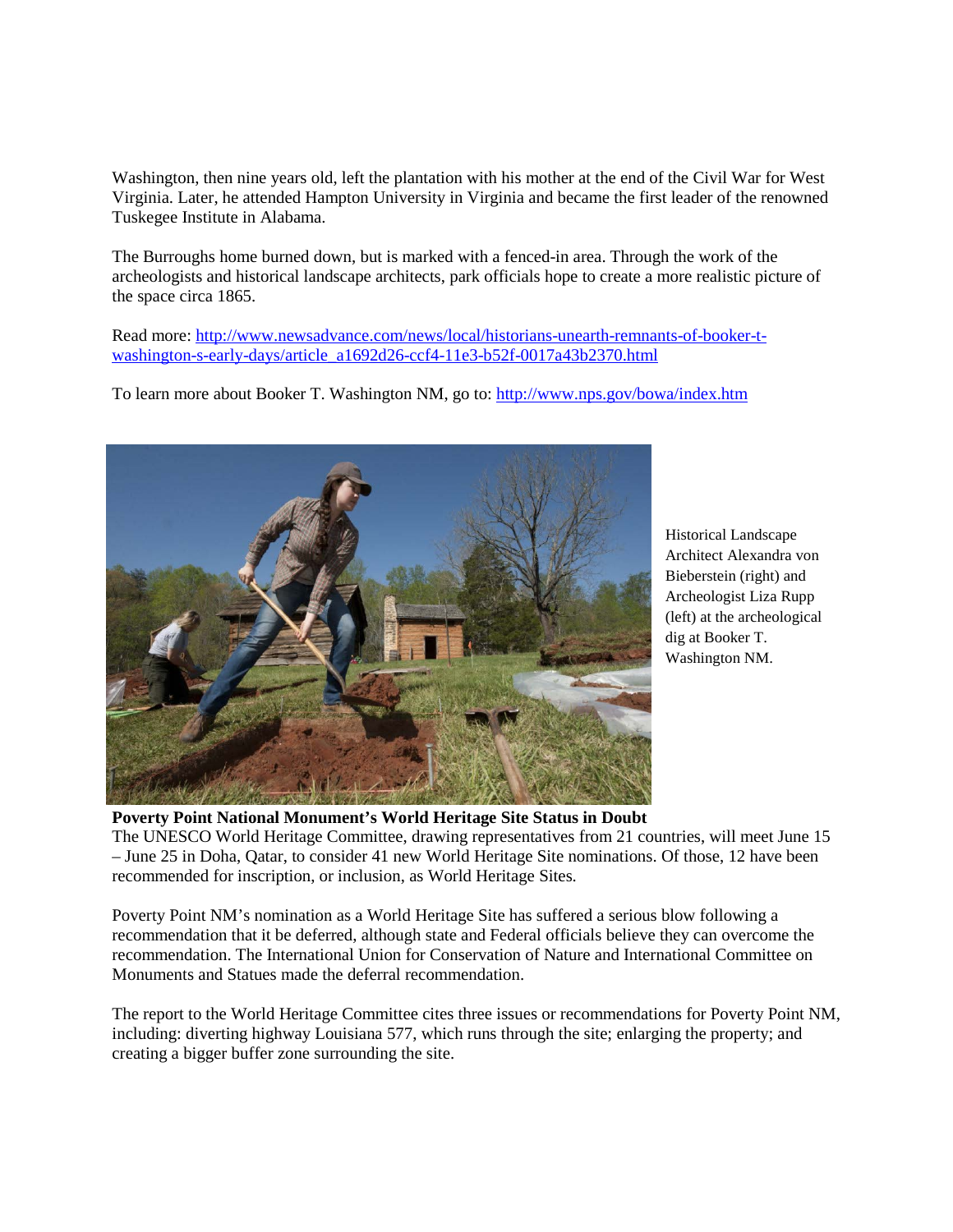Officials already were concerned about the nomination because the U.S. hasn't paid its UNESCO World Heritage Fund dues since 2011. The U.S. withdrew its funding from UNESCO — about \$77 million per year — in 2011 after the Palestinian Authority was admitted as a full member of the cultural agency. Current law prevents the U.S. from paying dues to any U.N. body that accepts Palestine as a member. In January, the U.S. House of Representatives stripped a provision from proposed legislation that would have allowed the U.S. to pay its UNESCO World Heritage Fund dues.



A vote for deferral potentially seriously damages the chances for Poverty Point NM, a vast complex of earthen mounds

Mound A at Poverty Point NM is the second largest earthen mound in eastern North America, second only to Monks Mound at Cahokia Mounds State Historic Site

and ridges built by inhabitants 3,500 years ago in what is now West Carroll Parish, Louisiana, to become a World Heritage Site.

If selected, Poverty Point NM would be Louisiana's first on the world list, which includes 962 sites in 157 countries. Only 21 sites in the United States have made the list. The designation would put Poverty Point on par with iconic cultural landmarks such as Stonehenge in England, the Pyramids at Giza in Egypt, and the Great Wall of China.

Read more: [http://www.thenewsstar.com/article/20140509/NEWS01/305090046/Poverty-Point-s-UN](http://www.thenewsstar.com/article/20140509/NEWS01/305090046/Poverty-Point-s-UN-status-doubt)[status-doubt](http://www.thenewsstar.com/article/20140509/NEWS01/305090046/Poverty-Point-s-UN-status-doubt)

For more information on Poverty Point NM, go to:<http://www.nps.gov/popo/index.htm>

## **Navajo Woman Petitions to Live at Wupatki National Monument**

Stella Peshlakai Smith is tied to the land of Wupatki NM by Navajo belief – her umbilical cord is buried there. And, by law, the 89-year-old has the right to live on the land because she was born there one month before the area was declared a national monument in 1924. Now the NPS says that when she dies, so will her family's rights to stay on their ancestral land in Northern Arizona.

According to a letter of authorization the family is contesting, after Stella dies her family would have six months to vacate the property and an additional six months to collect any personal items that they have.

Congress, not the NPS, has the power to allow the Peshlakai family to continue residing at Wupatki NM. A new version of a resolution in support of the Peshlakais and other Navajo families residing at Wupatki NM is being considered in the Arizona state legislature. It was introduced by a relative and Democratic state representative, Jamescita Peshlakai, and supported by Representative Ann Kirkpatrick.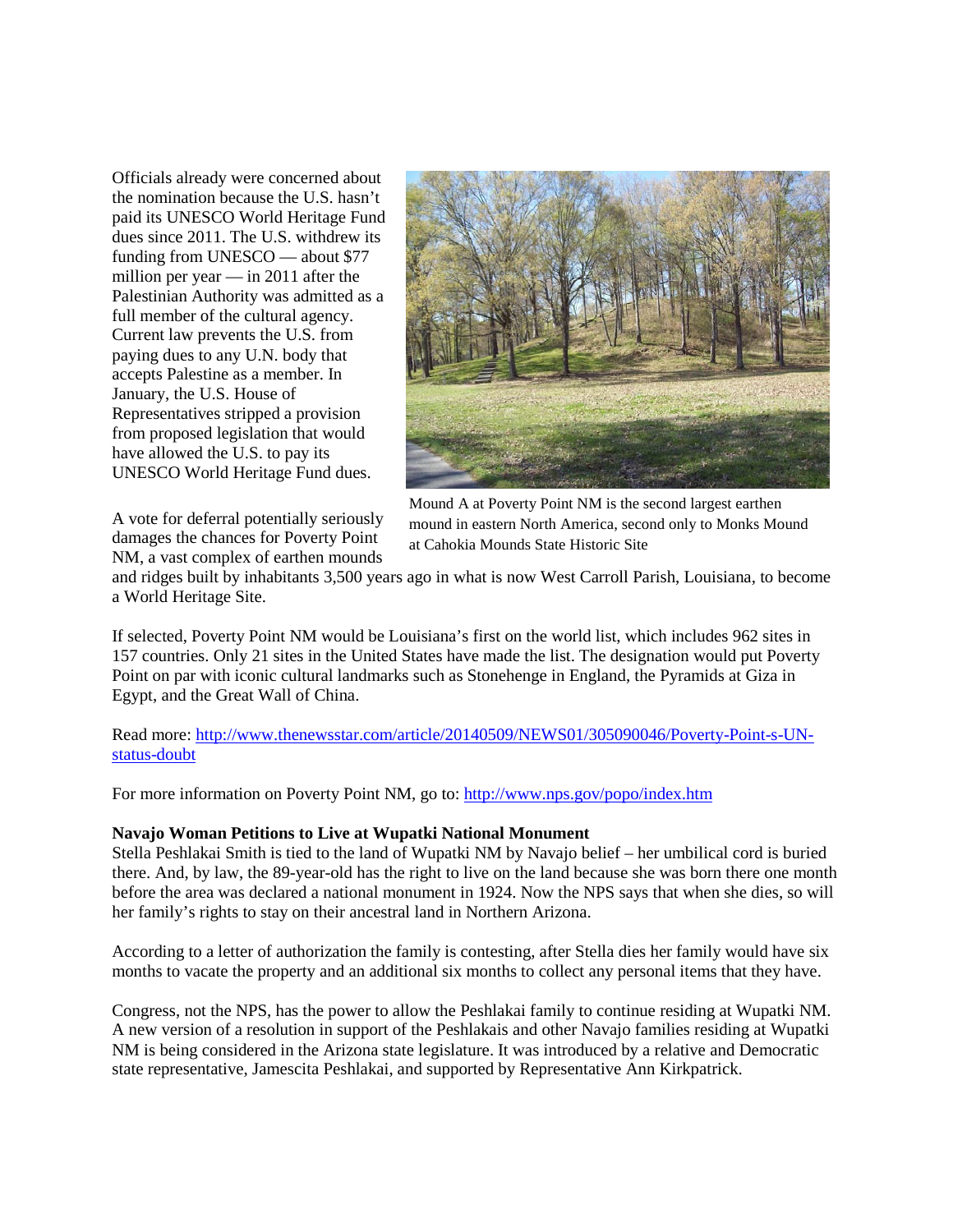Relocation carries a painful history for the Navajo. In 1864, hundreds of Navajo were forced to move from their homes in Northern Arizona by the U.S. Army, in what is known as the "Long Walk," into New Mexico. It has been compared to the "Trail of Tears" — the forced march of thousands of Native Americans living in the Southeastern part of the U.S. to present-day Oklahoma. Stella's family was among those who eventually returned to live at Wupatki NM.

Superintendent of the Flagstaff Area Monuments, Kayci Cook, said the park service has been working with Stella for years and will continue to do so.

Read more:<http://bigstory.ap.org/article/navajo-woman-familys-last-link-monument-land>

For more information on Wupatki NM, go to:<http://www.nps.gov/wupa/index.htm>

Rain over Wupatki NM

## **Conversation With an Archeologist: Mary Carroll, Chief, Park NAGPRA Program**

I caught up with Mary Carroll in her office in Lakewood, Colorado, where she is the Chief of the Park NAGPRA Program. Mary has worked with many NPS staff involved with repatriation issues in national parks, but people may not realize that she trained as an archeologist. Archeology, however, was integral to her career path.

I asked Mary when she first became interested in archeology. She said that she was in eighth grade social studies class when she first realized that there had been "all these people who were now *gone*, and that they had left things behind." She liked the idea of studying them, but didn't like her eighth grade teacher, and didn't choose the archeology project because her teacher liked archeology.

When Mary was 16, her family moved from Iowa to Arizona. Mary can remember driving past the giant Goodyear sign that displayed the time and temperature and noting with alarm that it was 108 degrees at 8:00 pm. The high school in Tempe offered an anthropology class, however, and away from her social studies teacher she was able to enjoy the assignments. This anthropology class, a rare breed at the time, decided Mary's path toward archeology.

Mary entered Arizona State University in 1972 and majored in anthropology/archeology; she conveniently attended her first field school on the grounds of the campus.

After graduating from Arizona State University, Mary left archeology for a while. She moved to California and worked for a year in a hardware store, where she was in charge of the tools and automotive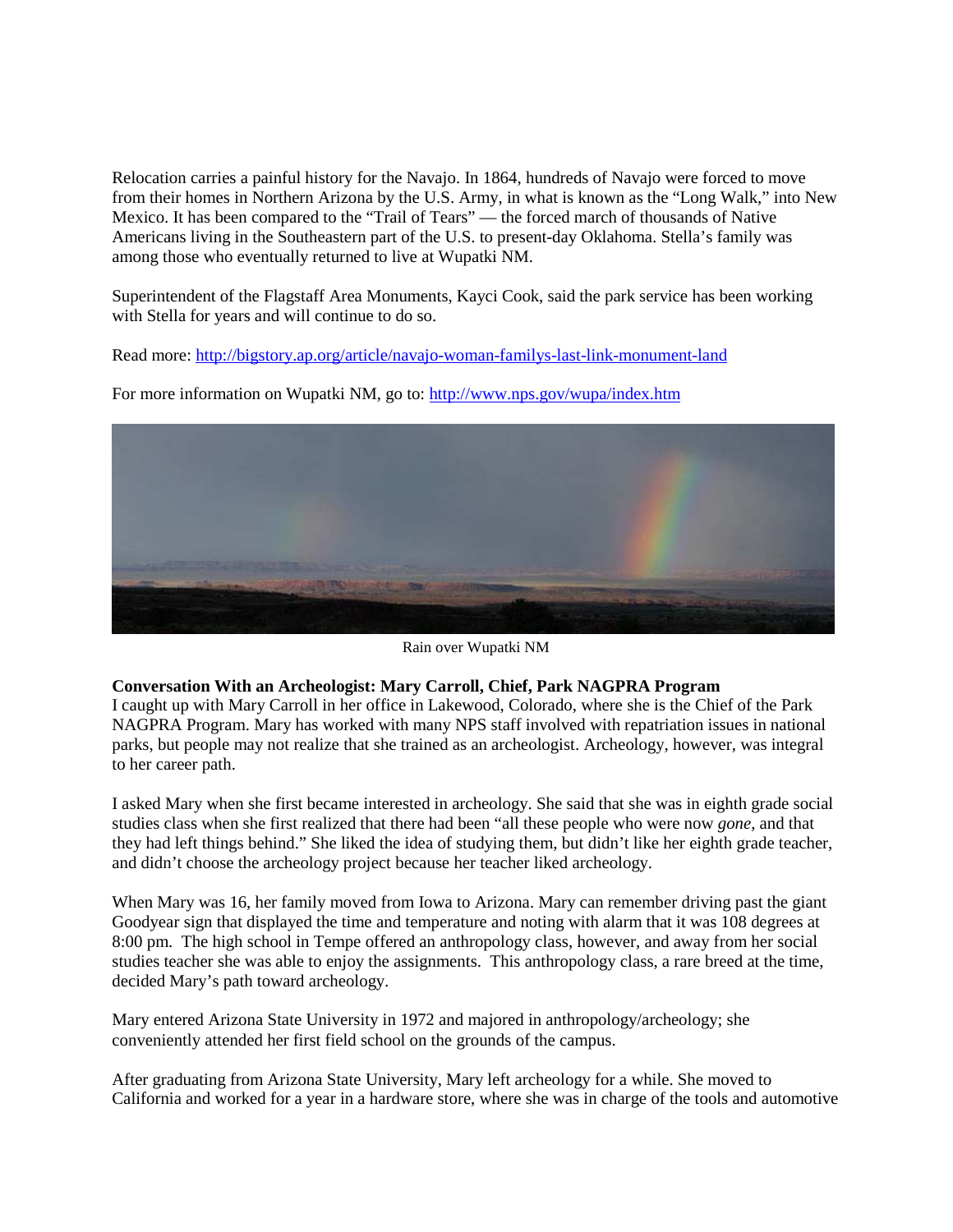department. It was a strangely good experience. She had to leave that job when she moved from Santa Barbara to San Diego, though. In San Diego, she worked as a directory assistance operator. "It paid really well, but it was the worst job I ever had!" Bad or not, she stuck with it for five years until her patience ran out. Archeology was what she wanted, so she returned to Arizona and enrolled in the MA program at Arizona State University.

It was here that Mary became interested in computers. She could see the advantages of using computers to manage archeological data. "What's the use of careful excavation if you can't manage the data and artifacts after they leave the ground?" Working with thesis advisor Sylvia Gaines, Mary developed an early relational data base to manage materials from the Shoofly Village site, in Payson, Arizona. "It was new and innovative at the time, but now it seems so antiquated," she laughed. "I did the work in DOS!"

After Mary finished her MA, she worked for a local consulting firm and stayed on the dual track of combining data management and archeology. After honing her computer and management skills, she joined the Roosevelt Platform Mound Study. This was a nine year (1989 to 1998) data recovery project that excavated 123 villages and 6 platform mounds in Tonto Basin dating from A.D. 1200 to 1450. It was funded through the BOR under permit from the Tonto NF as part of the modification of the Theodore Roosevelt Dam. The four years of field work included the establishment of a field station in the Lake Roosevelt area supporting a staff of five senior researchers, 20 field archeologists and 10 laboratory analysts. Mary joined the project as the assistant lab director.

After two years on this project (where she met her husband), she took a job with the Central Arizona Project Repository. CAPR was an artifact repository managed by the BOR, NPS (through the Western Archeological Conservation Center) and the University of Arizona. Mary points out that her degrees in archeology AND her data management skills were critical to getting this position, and that her field experience and social network were probably an asset as well. While at CAPR, she started a second MA in management information systems, which was a relatively new field at the time.

Mary didn't get to finish that degree, though. Opportunity called, and Mary was off again, to a NPS job at the National Center for Preservation Training and Technology, in Natchitoches, Louisiana, this time with a husband AND a baby in tow. At NCPTT she was a computer specialist, but knowledge of cultural resources was critical to being offered the job. She set up NCPTT's Internet "Gopher", an early search engine. This was the mid-1990s, though, so as soon as it was finished (and celebrated), Gopher was overtaken by the World Wide Web. Mary's time then shifted to getting NCPTT onto the Web. Her position morphed into Director of Information Management, which included overseeing a small grants program focused on innovative uses of information management technologies in cultural resources.

At the end of 2001, she headed off to Washington, D.C. to work in the NPS Archeology Program on Park NAGPRA. At the same time, the NPS Museum Management Program was updating its cataloging system, ANCS+. Realizing that there was not in-house expertise to develop the cataloging criteria for NAGPRA collections, the program tapped Mary to develop a structure. She worked with Frank McManamon (then program manager), on a NAGPRA module that was carried forward into the present cataloging system, ICMS.

As Park NAGPRA matured, it became a program separate from the Archeology Program, and Mary and family moved to Colorado, where they have been for the past ten years. She says that the Park NAGPRA Program has been very fortunate in being supervised by Cydny Martin (retired Director of IMR's Office of Indian Affairs and American Culture). Martin taught Mary a lot about building teams and getting buy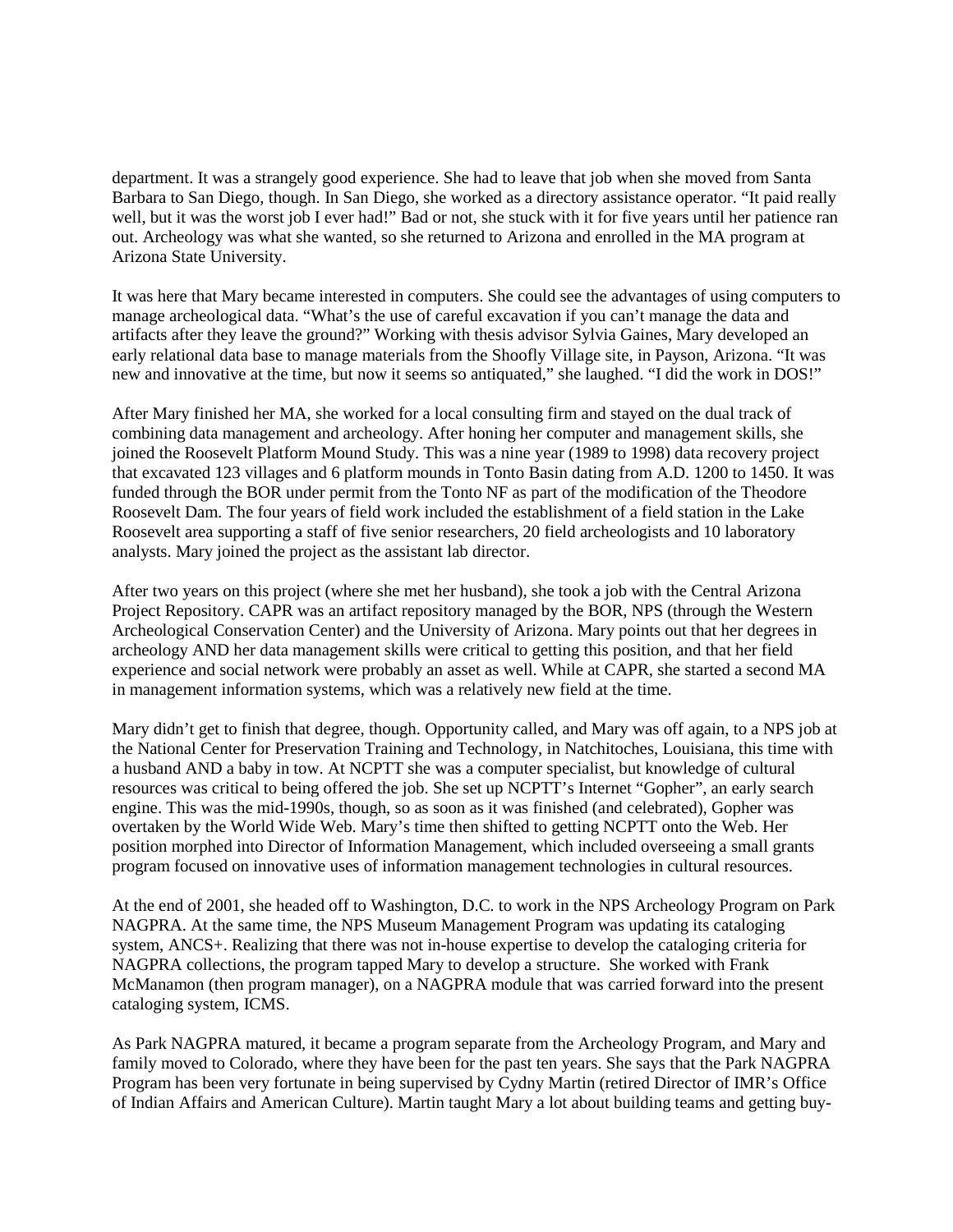in from stakeholders, and provided a stable base to build a program that could act pro-actively to assist parks.

I asked Mary what she did in her current job. She and staff provide technical assistance to parks on repatriation, develop guidance, provide training, and assist parks in developing grant proposals. Since the work is so different from what she spent the first ten years of her professional life doing, was the work satisfying? I was surprised by her answer.

Mary said that since she has started in archeology, over the years it has become clear to her that the work that archeologists do in excavation and analysis is not carried out in isolation in a university. It has the potential to, and does, significantly impact living communities in ways that she had not appreciated before working with NAGPRA issues. Now she doesn't view the archeological world through a research lens; she has a bigger picture that includes current social issues as well as the issues of people who are *gone.* Engaging with these social issues and assisting the NPS to comply with cultural resource laws gives her a great deal of satisfaction, and she is deservedly proud of the accomplishments of her office.

Thanks for talking with us, Mary!



NCPTT announcement for early cultural resources search engine developed by Carroll.

## **National Park Service Awards \$400,000 to Protect Three Civil War Battlefields**

NPS Director Jonathan B. Jarvis has announced more than \$400,000 in grants from the Land and Water Conservation Fund to help preserve more than 300 acres of land at 3 Civil War battlefields threatened with damage or destruction by development. The grant projects are at the Mansfield (LA), Glorieta Pass (NM) and Bentonville (NC) battlefields.

The grants are from the NPS's American Battlefield Protection Program, one of more than a dozen programs administered by the NPS that provide states and local communities technical assistance, recognition, and funding to help preserve their own history and create close-to-home recreation opportunities. Consideration for the Civil War battlefield land acquisition grants is given to battlefields listed in the NPS's Civil War Sites Advisory Commission [Report on the Nation's Civil War Battlefields.](http://www.nps.gov/hps/abpp/cwsac/cws0-1.html)

Grants are awarded to state and local governments for the fee simple acquisition of land, or for the nonfederal acquisition of permanent, protective interests in land (easements). Private non-profit groups may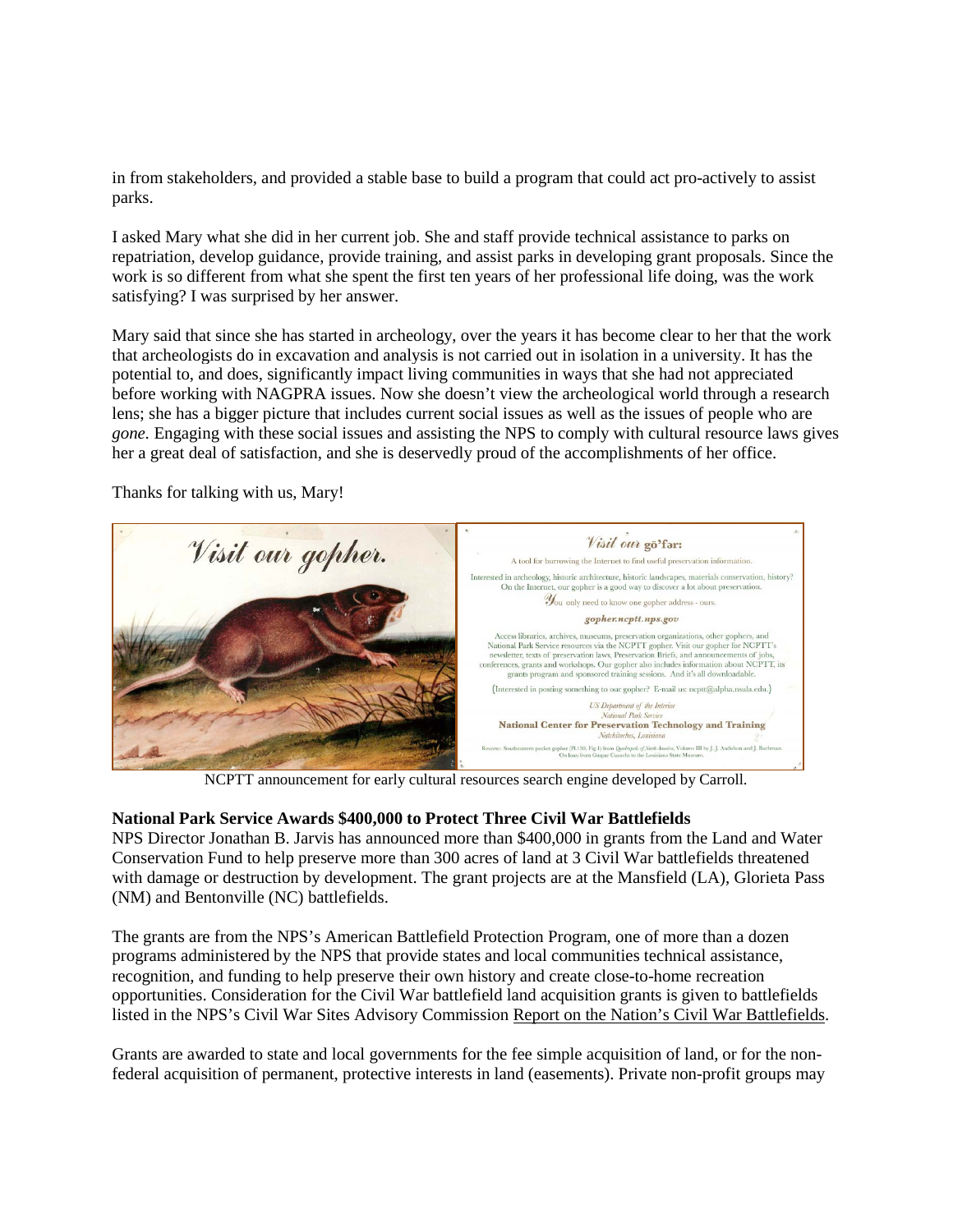apply in partnership with state or local government sponsors. Guidelines for grant eligibility and application forms are available online at: [http://www.nps.gov/history/hps/abpp.](http://www.nps.gov/history/hps/abpp)

**Contact:** Elizabeth Vehmeyer, Grants Management Specialist, 202-354-2215.

#### **NPS Announces Grants to Help Identify and Repatriate Human Remains, Cultural Objects**

NPS has announced nearly \$40,000 in repatriation grants under the Native American Graves Protection and Repatriation Act (NAGPRA) to assist museums, Indian tribes and Native Hawaiian organizations in returning ancestral human remains and cultural objects to their people.

The grants support the efforts of museums and Indian tribes to pay for the costs associated with the return of human remains and objects to their community of origin. NAGPRA supports the efforts of museums, Indian tribes and Native Hawaiian organizations to consult and document NAGPRA-related human remains and cultural items in non-federal collections through consultation/documentation grants.

Projects funded by the grant program also include training for both museum and tribal staff on NAGPRA, digitizing collection records for consultation, and consultations regarding cultural affiliation and culturally unaffiliated individuals.

| Regents of the University of Colorado                      | \$14,194 |
|------------------------------------------------------------|----------|
| Little Traverse Band of Odawa Indians                      | \$1,902  |
| Nottawaseppi Huron Band of Potawatomi                      | \$15,000 |
| Saginaw Chippewa Indian Tribe of Michigan/Ziibiwing Center | \$8.717  |

**Contact:** Sherry Hutt, National NAGPRA Program Manager, 202-354-1479

#### **NPS Awards Grants to Support Historic Preservation through Technology**

NPS Director Jonathan B. Jarvis has announced the award of \$195,200 in grants from the National Center for Preservation Technology  $&$  Training (NCPTT) to assist with projects using science and technology for historic preservation. A total of five grants, ranging from \$38,500 to \$40,000, were awarded for projects that develop new technologies or adapt existing technologies to preserve our nation's cultural resources.

Grants for archeological projects include:

- \$38,500 to the Arizona Department of Parks for The Impact of Climate Change on Archeological Resources in Arizona: Harnessing Citizen Science through the Arizona Site Stewardship Network,
- \$39,600 to Stephen F. Austin University for 3D Preservation, Documentation, and Geometric Morphometric Analysis of Intact Caddo NAGPRA Vessels from Sixteen Caddo Sites in East Texas, and
- \$40,000 to University of Memphis for Visualization of Chert Artifacts Using Reflectance Spectroscopy as a Preservation Provenance Technology.

NCPTT has funded science and technology projects in historic preservation since 1994. The center strives to create new technologies and training opportunities to preserve prehistoric and historic resources throughout the United States.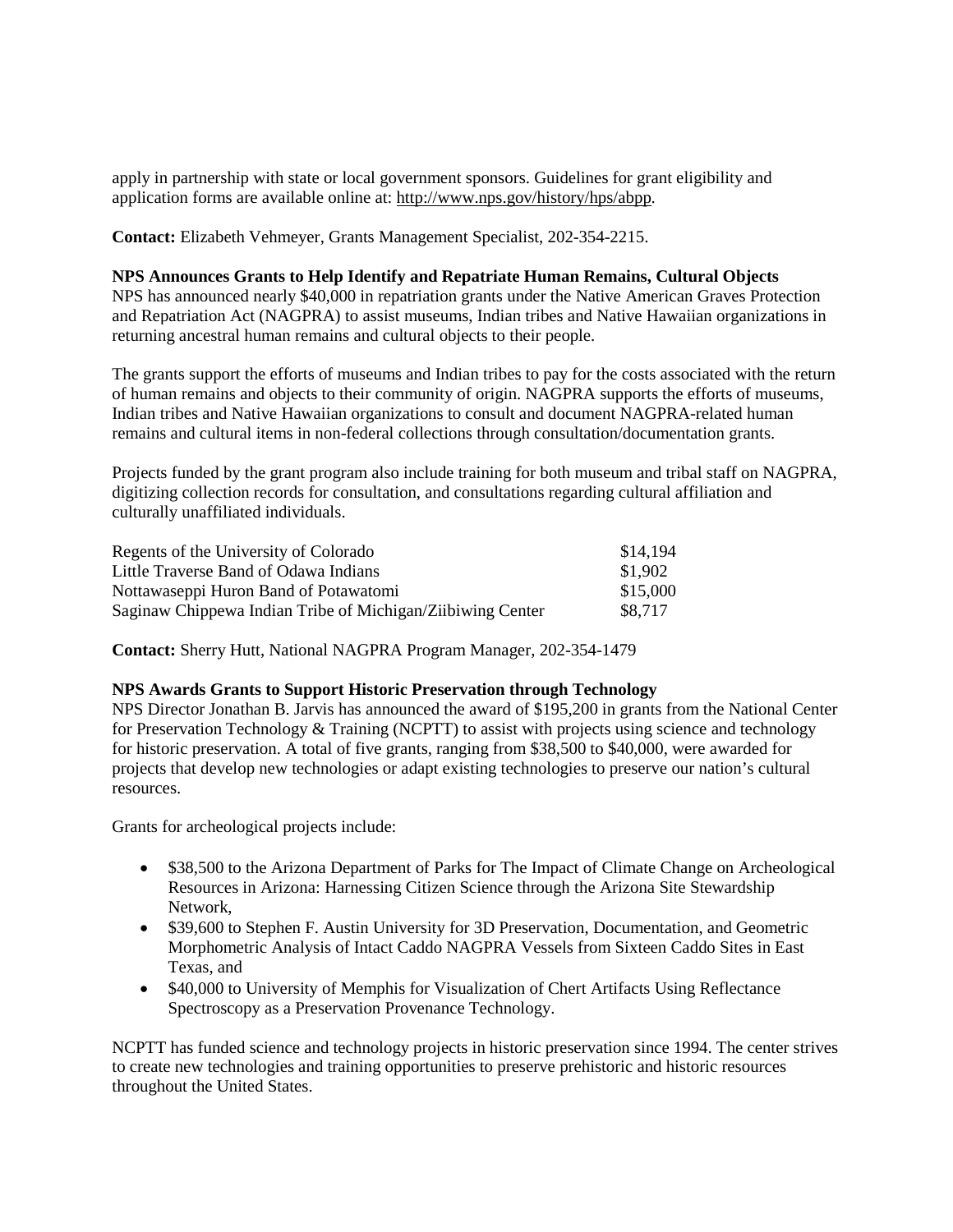**Former Superintendent Fired for Damaging Resources at Effigy Mounds National Monument** During Phyllis Ewing's tenure as superintendent of Effigy Mounds NM from 1999 to 2010, she and subordinates built boardwalks, trails, and a maintenance shed without following Federal laws that required consultation with 12 tribes and reviews by state archeologists before approval, investigation documents show.

The documents included a 2010 memo sent by Regional Director Ernest Quintana to NPS Director Jon Jarvis warning that the illegal construction "had major, adverse impacts to cultural landscapes and to aboriginal American Indian structures that (the site) was established to protect."

Regional officials in Omaha, NE uncovered the violations in 2009, but waited years to take disciplinary action against Ewing. NPS kept Ewing as superintendent after the 2009 audit and allowed her to transfer to a curator job with the regional office in Omaha a year later. She was fired in February 2014 and is contesting the decision. Michael Carroll, Ewing's lawyer, said his client's recent firing was based on allegations that she failed to perform duties and follow guidelines dating to her tenure as superintendent. She's pursuing an internal complaint alleging gender and age discrimination.

This incident recently became public, when NPS released its 700-page report on a criminal investigation of Ewing and maintenance director Tom Sinclair.

Read more: [http://www.washingtontimes.com/news/2014/may/10/illegal-park-service-projects-damage](http://www.washingtontimes.com/news/2014/may/10/illegal-park-service-projects-damage-sacred-site/#ixzz31VGBiETm)[sacred-site/#ixzz31VGBiETm](http://www.washingtontimes.com/news/2014/may/10/illegal-park-service-projects-damage-sacred-site/#ixzz31VGBiETm) 

#### **Native American Activist Billy Frank Dies**

Billy Frank Jr., a key figure in the fight to protect Native American fishing rights and salmon habitat, passed away at home on May 5, 2014, the Northwest Indian Fisheries Commission announced. He was 83.

Frank was chairman of the Northwest Indian Fisheries Commission for more than 30 years. A Nisqually Tribe member, Frank was known specifically for his grassroots campaign in defense of fishing rights on the Tribe's Nisqually River north of Olympia in the 1960s and 1970s. Frank was arrested more than 50 times in the "Fish Wars" of that time.

In 1970, the U.S. sued the State of Washington on behalf of the Treaty Tribes, alleging the state was preventing tribes from exercising the fishing rights guaranteed them under treaties signed with the U.S. On February 12, 1974, U.S. District Court Judge George H. Boldt ruled in favor of the Treaty Tribes.

Boldt's ruling, which was upheld by the U.S. Supreme Court, did more than affirm Indian fishing rights. It upheld treaties as being supreme over state law, as stated in the U.S. Constitution. It established Treaty Tribes as co-managers of the salmon fishery. And it spawned other actions designed to protect salmon, because — as Frank stated in the ensuing years — if there is no salmon fishery, then the treaty is violated. This ruling continues to impact legal proceedings regarding fishing rights and the protection of wildlife.

#### **New Website Creates Access to Myriad Historical Publications of Parks Canada**

A new website has been created to showcase the rich history of the Canadian National Park System. The National Parks, Historic Sites, and Marine Conservation Areas present a Canadian cultural and natural history textbook. The goal of this new website is to be the largest digital library of hard-to-find, long out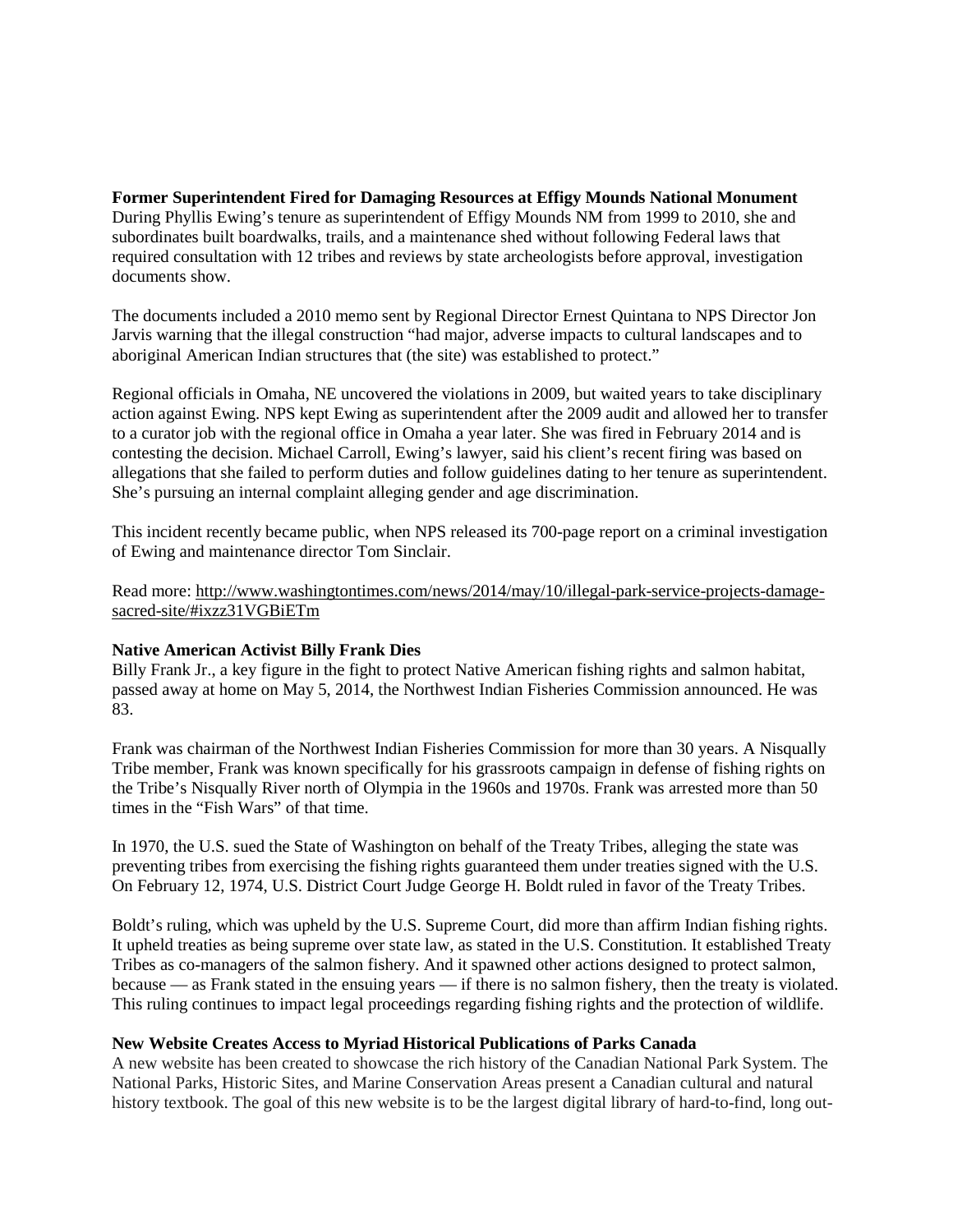of-print, Parks Canada publications. From its first director, J.B. Harkin, to the present day, Parks Canada has produced a wealth of books, technical reports, and visitor information literature.

ParksCanadaHistory.com could not have been created without the help and support of Dr. Alan MacEachern, Associate Professor of Canadian History at the University of Western Ontario and Director of NiCHE.

To visit the site, go to[: http://parkscanadahistory.com/](http://parkscanadahistory.com/)

**ATV Riders, Bureau of Land Management Clash Over Motorized Access to Recapture Canyon** Federal agents have launched damage inspection of protected archeological sites at Recapture Canyon in southern Utah where about 300 public-lands activists on all-terrain vehicles (ATVs) recently staged a weekend protest ride challenging the prolonged government closure of a canyon trail.

BLM Utah director Juan Palma expressed concern that riders may have damaged artifacts and dwellings left by Ancestral Puebloans, who lived in the canyon until 800 years ago.



Ryan Bundy, a son of Nevada rancher Cliven Bundy, and other protesters drive all-terrain vehicles into Recapture Canyon.

The BLM closed the canyon trail to motorized use in 2007 after its agents said they found an illegally blazed trail and damage to Native American sites. The protesters are calling for Federal land managers to reopen the trail to recreational vehicles after seven years of government study and indecision.

The rally, coinciding with heightened political tensions over government control of public lands across the West, climaxed as dozens of

protesters, some armed with guns, rode ATVs down a closed-off trail through Utah's red-rock desert.

San Juan County Commissioner Phil Lyman, acting as a private citizen, organized the event, which started with a rally in Blanding's Centennial Park, to protest what he and more than 200 supporters called Federal "overreach" into local jurisdiction.

The Federal government says it plans to prosecute those who illegally rode an ATV on federally protected lands in southeastern Utah during the demonstration; Federal officers were present in the canyon recording riders and gathering evidence.

Media reports have likened the Utah lands dispute to Cliven Bundy's case – the Nevada rancher who has refused to pay federal cattle-grazing fees for two decades. The Nevada situation led to armed supporters defending Bundy when the BLM tried to cover the rancher's debt to the government by rounding up some of his cattle. Bundy's son, Ryan, joined the protest ride into Recapture Canyon.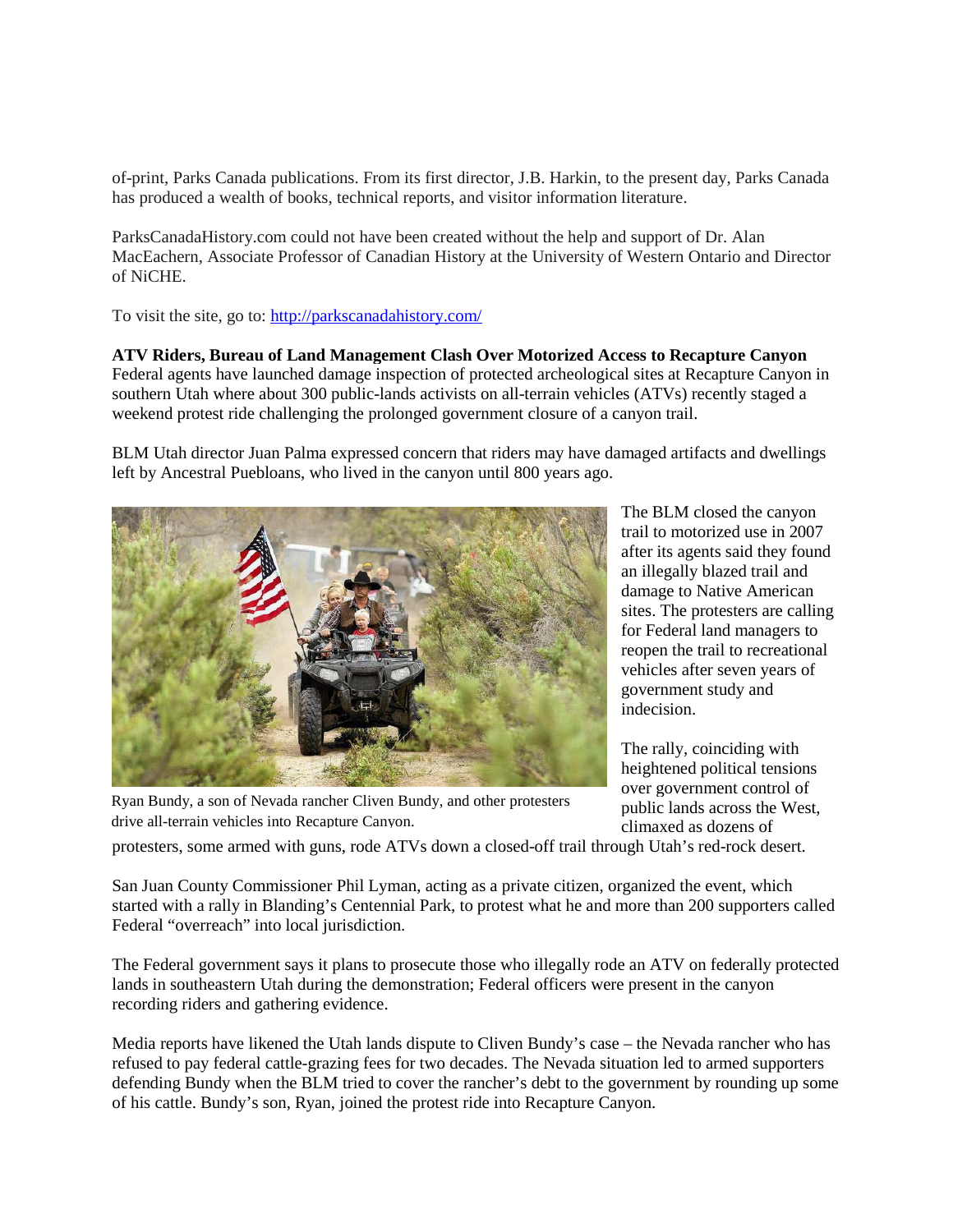For more information, read "Utah County Wants ATV Road Through Archeological District" in the February 2014 issue of the Archeology E-Grams.

## **NPS Group E-Mail Address Lists**

The NPS Archeology Program and WASO IT has updated the NPS archeologist group email lists in Bison Connect. These lists are intended to facilitate communication among NPS archeologists, and all are encouraged to use them. The five groups are:

NPS Archeologists in Parks NPS Archeologists in ROs and SOs NPS Archeologists in Centers NPS Regional Archeologists (new!) NPS Archeologists at WASO WASO CR Archeology

If you are trying to contact the NPS Archeology Program (plus a few), use "WASO CR Archeology." If you want to reach all the archeologists in all the programs at WASO, use "NPS Archeologists at WASO."

**Contact:** Teresa Moyer[, 202-354-2124](tel:202-354-2124)

#### **Confederate Steamer Hijacked by Slaves Found off Coast of South Carolina**



Robert Smalls

Marine archeologists with NOAA have announced the discovery of *The Planter*, a Canadian cargo ship and crew transport that was leased to the Confederate Navy when the Civil War broke out in early 1862. Robert Smalls, then a slave and steersman on the *Planter*, sailed seven crew members and their families to freedom through the Union blockade of Charleston Harbor.

On the night of May 12, 1862, the officers of the *Planter* disembarked to attend a ball in Charleston, leaving black crew members on board. Smalls sailed to a nearby wharf to pick up several families and then sailed out to sea, wearing the straw hat of a captain so as not to be noticed by guards at the harbor entrance.

The ship was used by the U.S. Navy for the rest of the war, and then sold into private hands. It sunk at Cape Romania, South Carolina in 1876 during a storm. Smalls, accepted into the U.S. Navy, captained the *Planter* and other ships until the war ended. Returning home to

Beaufort, South Carolina, he was elected to five terms as a congressman from South Carolina.

The *Planter* was found via information from a six-year search for the sidewheel steamship using historic records, side-scan sonar, and ground-penetrating magnetometers. Whether it will be excavated or left where found has not been decided. The wreck is near a sensitive loggerhead sea turtle nesting area.

Read more: [http://news.discovery.com/history/us-history/confederate-steamer-hijacked-by-slaves-found](http://news.discovery.com/history/us-history/confederate-steamer-hijacked-by-slaves-found-off-sc-140514.htm)[off-sc-140514.htm](http://news.discovery.com/history/us-history/confederate-steamer-hijacked-by-slaves-found-off-sc-140514.htm)